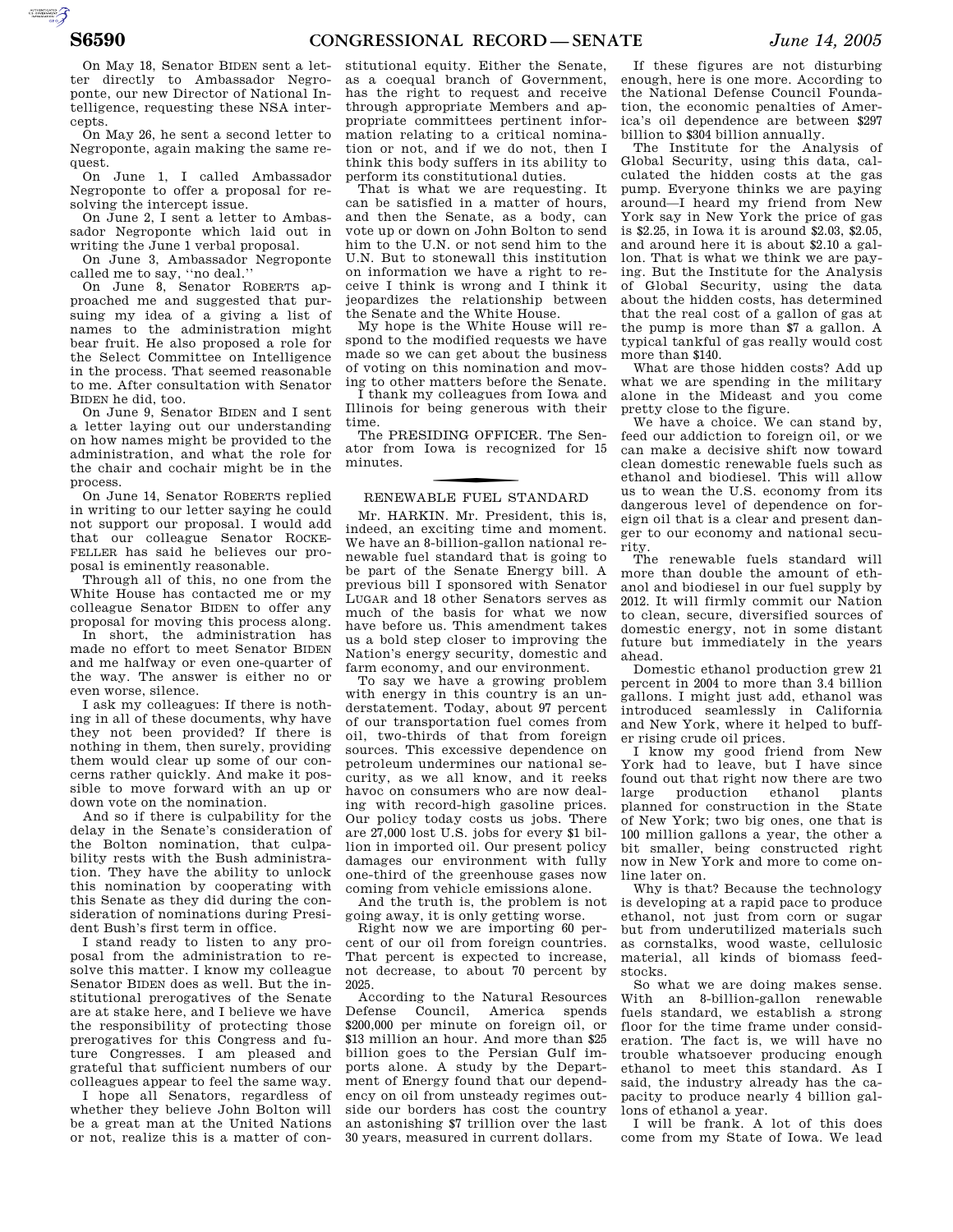the Nation in biofuels production. I am proud of that. I am proud of the fact that 11 of the 16 ethanol plants in my State are predominantly owned by farmers. We have biodiesel plants as well. Biofuels plants are being built in many other places, too, but also in my State.

These farmer-owned biofuels plants are adding value to our rural economies. According to a recent study, each typical ethanol plant creates 700 jobs, expands the local economic base by more than \$140 million, and provides an average 13-percent annual return on investment over 10 years to a farmer investor.

Iowa's 16 ethanol plants and 3 biodiesel plants, with more on the way, serve as local engines of economic growth. Our ethanol plants are expected to contribute \$4 billion annually to the State's economy once all are in production, with more than 5,000 direct and indirect jobs. Once all of the plants are online, the industry will utilize about 500 million bushels of Iowa corn each year.

That was just for Iowa. Nationally, this renewable fuels standard is expected to create over 200,000 new jobs and add nearly \$200 billion to our gross domestic product. Within 10 years, this standard will replace more than 3 billion barrels of foreign oil, more to reduce import dependence over this time than the economically recoverable oil in the Alaska National Wildlife Refuge, before production even begins there.

I say again to my friend from New York, there is a choice. We can continue to spend our money—approximately \$25 billion a year—in the Persian Gulf, or we can start spending it at home, not just in Iowa but in Georgia, New York, Illinois, and all over this country, where we are going to see these plants being built.

So we know that renewable fuels are good products. We know we can meet the demand. We know that it will help us in a lot of ways.

The Consumer Federation of America came out with a study just a month ago that found consumers could save as much as 8 cents per gallon if more ethanol were blended into the Nation's fuel supply. Well, I bet my friend's moms who are driving kids to school, as he mentioned, would like to save 8 cents per gallon as they buy their gasoline.

A story in the New York Times over the weekend reported that consumers in my home State of Iowa are saving up to 10 cents per gallon with ethanol blended gasoline. I will bet consumers in other States would like to have that same savings.

I have heard one other comment made about this renewable fuels issue saying it is going to be bad for the environment. That is not true. First, it is renewable. It is made from homegrown renewable materials, not pumped out of wells half a world away and shipped to us. When is the last time one ever heard about an ethanol spill killing

birds, marine life, or polluting coastlines? The answer is never, and it never will happen because ethanol is nontoxic and it is biodegradable.

Here is something else that my colleagues hear a lot about, that it takes more energy to produce it then is gotten out of it. Again, nonsense. Ethanol is energy efficient. Every 100 Btus of energy used to produce ethanol—that includes the planting, the harvesting, the cultivating, the processing—yields 135 Btus of ethanol. So 100 Btus in, 135 out. By comparison, the same 100 Btus of energy used in the transportation, shipping, and refining of oil yields only 85 Btus in gasoline.

Someone might ask: Well, why is that? Very simply, sunlight is free. The rain is free. These things grow. Sunlight and nature are being used as free assets to get ethanol. So just from an energy efficiency standpoint, we ought to be moving ahead aggressively.

Lastly, my friend also said something about emissions. Well, the fact is ethanol reduces key emissions such as carbon monoxide, particulates that cause smog. In a recent study by the Argonne National Lab, ethanol was found to significantly lower carbon dioxide emissions, the main gas contributing to global warming.

A lot of people in this body want to address the issue of climate change. Yet some fail to see how biofuels are an essential component of any greenhouse gas emissions reduction strategy. Keep in mind, when ethanol is burned, is carbon dioxide being put out there? Yes, it is. So you might say that adds to greenhouse gases, but keep in mind, that the corn plant or that tree or whatever it is that is grown that one gets the ethanol out of, it is taking carbon dioxide out of the air. Not true of the oil that is pumped out of the ground. It puts carbon dioxide into the air but never takes it out. That is why renewable fuels are so important for our environment. Yes, it would put carbon dioxide in the air, but as it grows, using that sunlight and rain to grow, it takes carbon dioxide out.

The renewable fuels standard is sound public policy. It is a key part of any plan to wean our Nation off of foreign oil. Contrary to what my friend from New York said—I am sorry he had to leave—there is a built-in flexibility through a system of tradable credits for oil refiners who exceed their minimum requirement. It includes waiver language from the requirements of the renewable fuels standard for a region or a State if circumstances warrant it. It rewards production of emerging biofuels such as cellulosic ethanol that provide tremendous value to our country, our farmers, and the environment.

Again, these and other provisions are all in the renewable fuels standard amendment that is being offered to the energy bill. That is why it is so important that we keep the standard in there, that we move ahead, wean ourselves off of Persian Gulf oil, clean up the environment, and put the money in

this country. Let us spend our money developing energy in America rather than over in the Persian Gulf.

I yield the floor, and I thank my colleague from Illinois.

The PRESIDING OFFICER (Mr. THUNE). The Senator from Illinois is recognized for up to 25 minutes.

Mr. DURBIN. Let me thank my colleague from Iowa. He and I have something in common: We are interested in alcohol fuels, ethanol and diesel. We understand these are homegrown. You don't have to wait for the OPEC cartel to decide to send them to you. We grow the corn in the field, and one out of every six bushels of corn that is grown in America creates ethanol, alcohol fuel.

Earlier, my colleague and friend from New York was talking about, What could this possibly mean to farmers? He doesn't understand the mechanics of the market. More demand raises prices. Demand for corn to use it to create ethanol and alcohol fuels will help farmers. As farmers receive higher prices for their corn, there are lower payments in the Federal programs. The taxpayers are going to benefit as well. Mr. HARKIN. That is right.

Mr. DURBIN. What the Senator from New York failed to note—and I was about to interrupt him, but since I live with him, I interrupt him all the time—I just live with him in Washington, incidentally; there is a family situation otherwise. What I was going to remind him was when these trucks are coming in with ethanol into New York and getting stalled in traffic and burning up their fuel, if they have ethanol in their tanks, there is less pollution in his beautiful New York City. So we have another added benefit here not just more income for farmers and less in payments by taxpayers for farm programs but cleaner air and less dependence on foreign oil.

I hope Senator HARKIN and I can take this on as a class project, to try to work on Senator SCHUMER from New York. He is a very delightful man and does a great job for his State, but he needs some very fundamental education on corn and ethanol and what it means for America.

Mr. HARKIN. I join with the Senator. We will do a little educating for him.

Mr. DURBIN. This is probably a task we should not undertake because it is momentous, but we will try anyway. This is the Energy bill. It is a big bill, as you can tell. I sat down and did something kind of unique: I decided to read it, just to decide what we are voting on. I don't say that entirely in a negative fashion because some of this is so technical, you need to have staff go through and figure out exactly what is happening in this bill.

The one thing that is most important about this bill is not the fact that Senator DOMENICI of New Mexico has worked so hard on it with Senator BINGAMAN and done such a good job on a bipartisan basis to bring it to us. That is a positive thing, and I complimented Senator DOMENICI about it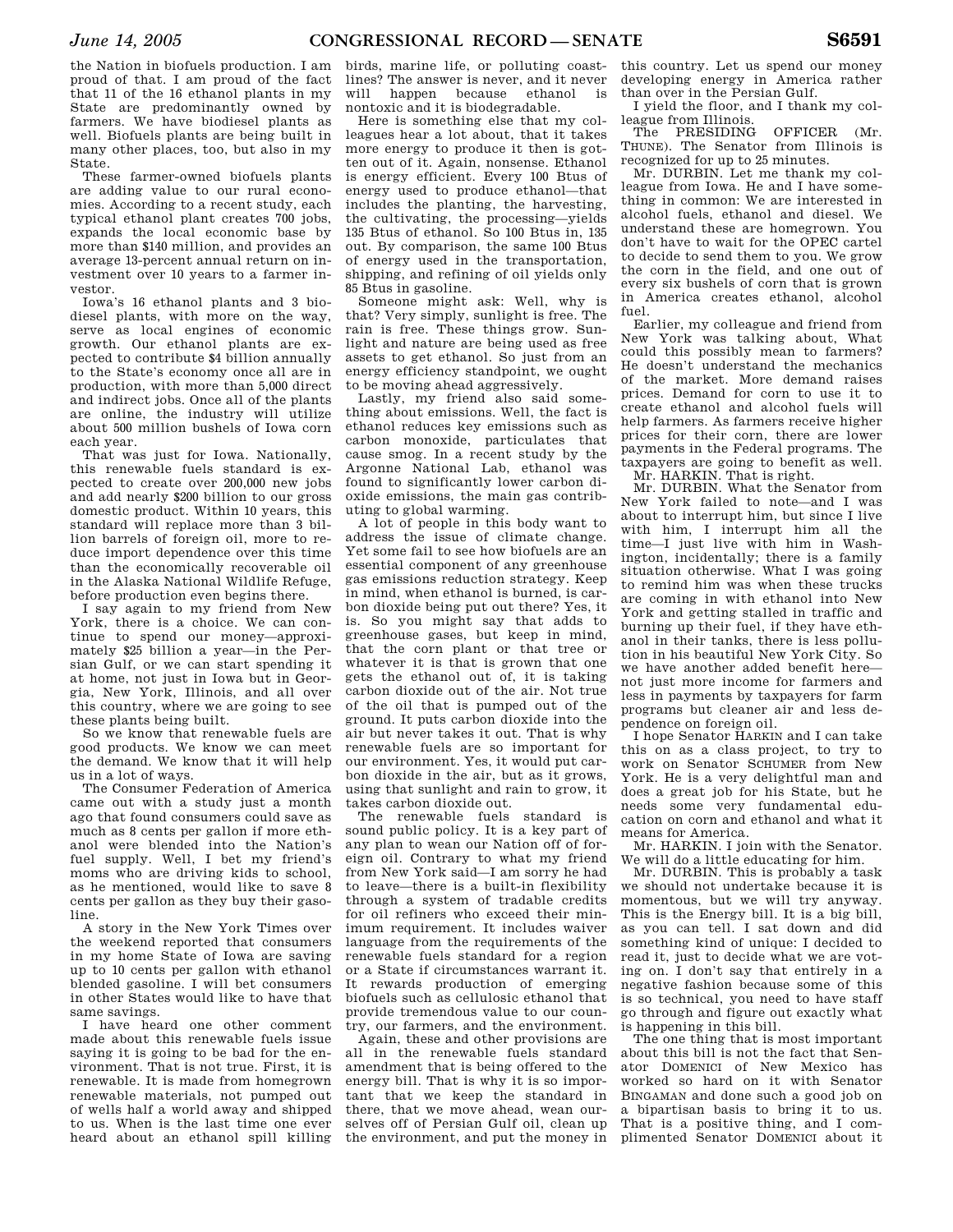earlier. What is troubling about this bill is it is setting out to establish: the enhancement of the energy security of the United States.

Since it is setting out to establish America's energy policy, you would think to yourself, How do most Americans come in contact with energy each day? Certainly when you flip the lights on in the morning or in the evening, you come in contact with electricity, but equally so, when you get into that car or into that truck or on that bus, you are in contact with the energy policy of America.

If that is an important part of our life experience with energy, if over 60 percent of all the oil we bring into the United States is used to fuel vehicles, trucks and cars, you would just assume that a large part of this bill of almost 800 pages must be devoted to the whole question of the fuel efficiency of cars<br>and trucks Isp't that obvious? and trucks. Isn't that Wouldn't that be one of the first things?

Sadly, you are going to have to search long and hard to find any reference in here to the fuel economy and fuel efficiency of cars and trucks in America. The question I have asked over and over again is, How can you have an honest energy policy for America and not talk about that? How can you really have a policy that reduces our dependence on foreign oil if we do not talk about more fuel-efficient cars and trucks—more conservation?

I don't think you can. The only provision in this bill that addresses that, in the most indirect and oblique way, says that over the next 10 years, we will reduce the demand for oil in America by 1 million barrels a day. That is a good thing. I support that. It doesn't spell out how we will do it. Frankly, it doesn't reflect the ambition we should have in putting together this bill because we can do better. We can do a lot better.

Tomorrow, Senator MARIA CANTWELL of Washington is going to offer the amendment from the Democratic side about energy policy. It is our lead amendment. The reason it is our lead amendment is we believe it gets to the heart of the question. Here is what we believe in our Democratic Senate caucus. We think we should add to this bill language which says: Over the next 20 years, we will reduce our dependence on foreign oil in America by 40 percent.

Frankly, I think we can do better, but we establish a standard of 40 percent. Today, 58 percent of all of the oil that we burn each day in America comes from overseas—58 percent. Unchecked, unchanged, it is estimated that in 20 years, it will be 68 percent. More than two out of every three barrels of oil will be imported into the United States.

If the Democratic amendment is adopted—and I hope it is, on a bipartisan basis—if we reduce the foreign imports by 40 percent over the next 20 years, the number will go from 58 percent to 56 percent. That is still too

high, but to do nothing means that our dependence on foreign oil will grow.

Depending on foreign oil means depending on the people who own it. I do not want my future, the future of my children or grandchildren, in the hands of the Saudi Royal Family. That is what their future will be tied to—in a world where there will be even more competition over OPEC oil.

You cannot pick up a magazine or an article anywhere that does not refer to the growth of China and its economy. They are just sucking away jobs from America, to paraphrase Ross Perot, and creating new opportunities for jobs in a country that is deficient in energy. So they are looking all over the world to find where they can import gas and oil so they can fuel the growing Chinese economy.

What it means, of course, is China will be our competitor for that oil in the years to come. If we do not take care to reduce our dependence on foreign oil, we will find ourselves in a predicament even worse than today, where the cost of oil will be increasing because of increased demand for limited resources, and our dependence will be increasing at the same time. What a recipe for economic disaster in America.

I will tell you one thing that is troubling. Remember the only provision in this bill related to fuel efficiency that I mentioned earlier that wants to reduce our dependence on foreign oil by a million barrels a day? We just got an official statement from the Bush White House today—they oppose that provision. They want to take it out of the bill. That is the only provision in the bill relative to fuel efficiency and fuel economy, and they want to have it taken out of the bill.

This is the same administration that does not concede the fact that there is global warming, the same administration which last week had to dismiss a man who was doctoring environmental documents and statements to make it look as if there is no threat of global warming. This same administration says they want to take out the only provision in the bill that would move us toward less dependence on foreign oil. What are they thinking? This is the leadership in the White House?

The President can walk, literally hand in hand, with a Saudi prince at his ranch in Texas, but does America want to walk hand in hand with a Saudi prince for the next 20 years? Not me—no. I want to see us move toward energy independence. It is not likely we will reach it in its entirety in my lifetime, but don't we owe it to future generations to lessen our dependence on foreign oil?

Which moves me to a second topic, which is related. That dependence on foreign oil draws us into a lot of predicaments around the world. Ask the 150,000 American soldiers in Iraq today. Ask whether we would be as focused as we are on the Middle East and its stability if we were not dependent on

those oil tankers every single day leaving that Arabian peninsula, the Arabian area, coming into the United States with this oil we need so desperately. I do not think it is likely we would be there with that much intensity of feeling. But we are there.

Because of our dependence on foreign oil, we have been drawn into a conflict, now more than 2 years in length, with no end in sight. I was one of 23 Senators who voted against the Use of Force Resolution that authorized President Bush to invade Iraq. That was not because I had any sympathy for Saddam Hussein—I never have had—but because I believed this administration had misled the American people about the real threat in Iraq. It turns out afterward we were misled, there were no weapons of mass destruction, no nuclear weapons, no connection with 9/11. It turns out the threats we were told existed did not exist. The American people were misled.

Sadly, this administration took the best military in the world and invaded Iraq and very quickly made short order of Saddam Hussein and his troops but didn't know what to do next. They won the war. They couldn't figure out how to win the peace. And we still pay the heaviest possible price every single day because of their lack of preparedness.

Think about it. Over the weekend, the number of American soldiers killed in Iraq in combat now has reached about 1,700—1,700 of our sons and daughters have given their lives in Iraq, with no end in sight. Soldiers sent into battle by an administration which has received every penny they have asked for from Congress to supply our troops. Soldiers sent into battle, killed, still today, in unarmored humvees. Soldiers without body armor. Soldiers without the proper equipment.

I have been there. I have seen it. I have heard it. I have talked to these soldiers. I know a few weeks ago in Iraq this was the case. That, to me, is a tragedy and a travesty.

What is also troubling is that this Congress is afraid to even ask the hard questions of this administration. When was the last time we had a serious hearing on Capitol Hill about the contract abuses of Halliburton in Iraq? We will have to search the CONGRESSIONAL RECORD long and hard to find there has not been such a hearing. We do not get into that issue. When was the last time we had a hearing on Capitol Hill about the serious problems we are having in recruiting new soldiers, marines, sailors, and airmen? That is a big problem. The best military in the world needs the best men and women. Why is it they will not join the ranks to fight in this war in Iraq and Afghanistan? That is worth a hearing, isn't it? We are still waiting for it.

There will be a hearing tomorrow and I commend the chairman of the Senate Judiciary Committee, Senator Arlen Specter—to discuss some of the basic issues about a very serious problem that we face.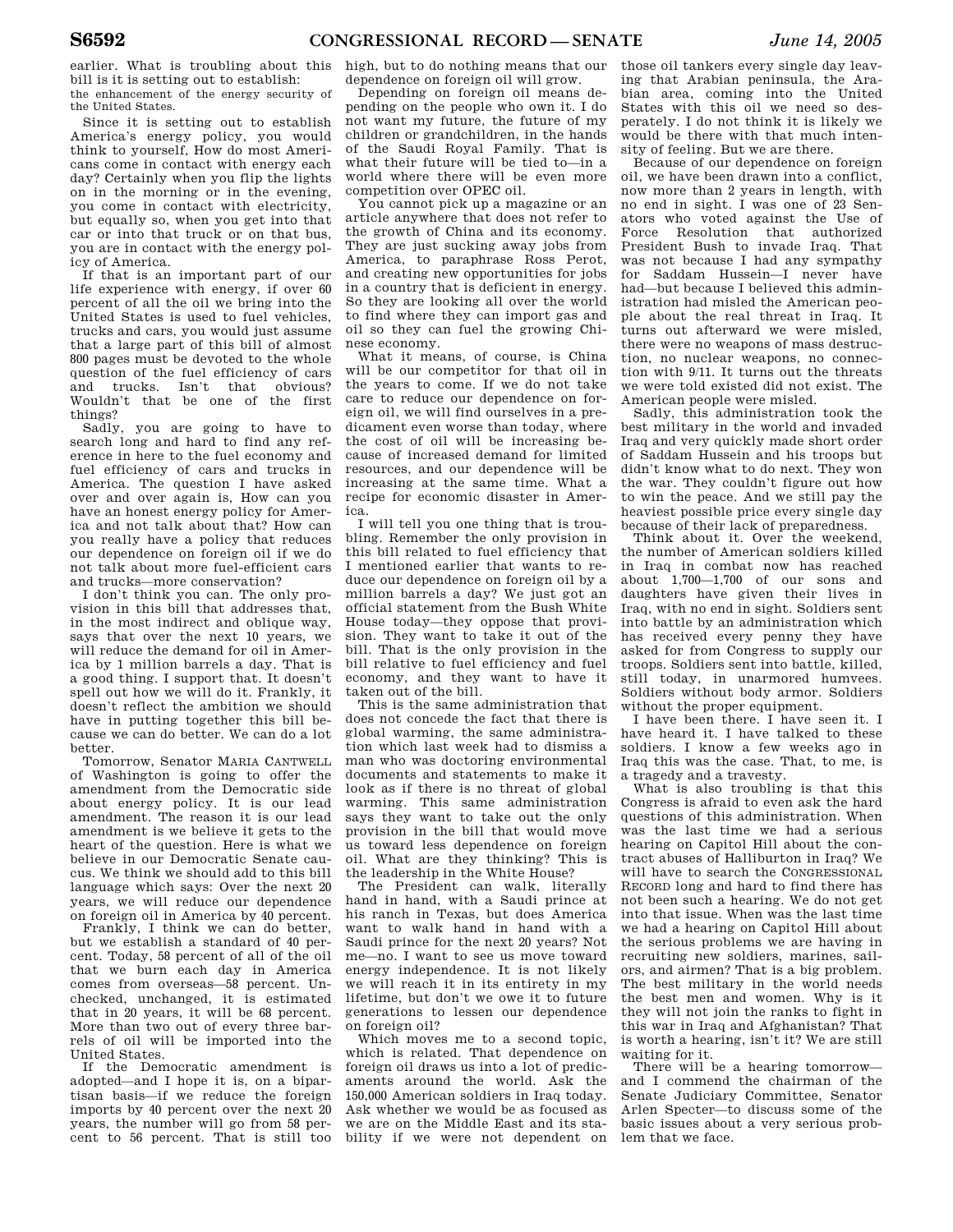Mr. President, there has been a lot of discussion in recent days about whether to close the detention center at Guantanamo Bay. This debate misses the point. It is not a question of whether detainees are held at Guantanamo Bay or some other location. The question is how we should treat those who have been detained there. Whether we treat them according to the law or not does not depend on their address. It depends on our policy as a nation.

How should we treat them? This is not a new question. We are not writing on a blank slate. We have entered into treaties over the years, saying this is how we will treat wartime detainees. The United States has ratified these treaties. They are the law of the land as much as any statute we passed. They have served our country well in past wars. We have held ourselves to be a civilized country, willing to play by the rules, even in time of war.

Unfortunately, without even consulting Congress, the Bush administration unilaterally decided to set aside these treaties and create their own rules about the treatment of prisoners.

Frankly, this Congress has failed to hold the administration accountable for its failure to follow the law of the land when it comes to the torture and mistreatment of prisoners and detainees.

I am a member of the Judiciary Committee. For two years, I have asked for hearings on this issue. I am glad Chairman SPECTER will hold a hearing on wartime detention policies tomorrow. I thank him for taking this step. I wish other members of his party would be willing to hold this administration accountable as well.

It is worth reflecting for a moment about how we have reached this point. Many people who read history remember, as World War II began with the attack on Pearl Harbor, a country in fear after being attacked decided one way to protect America was to gather together Japanese Americans and literally imprison them, put them in internment camps for fear they would be traitors and turn on the United States. We did that. Thousands of lives were changed. Thousands of businesses destroyed. Thousands of people, good American citizens, who happened to be of Japanese ancestry, were treated like common criminals.

It took almost 40 years for us to acknowledge that we were wrong, to admit that these people should never have been imprisoned. It was a shameful period in American history and one that very few, if any, try to defend today.

I believe the torture techniques that have been used at Abu Ghraib and Guantanamo and other places fall into that same category. I am confident, sadly confident, as I stand here, that decades from now people will look back and say: What were they thinking? America, this great, kind leader of a nation, treated people who were detained and imprisoned, interrogated

people in the crudest way? I am afraid this is going to be one of the bitter legacies of the invasion of Iraq.

We were attacked on September 11, 2001. We were clearly at war.

We have held prisoners in every armed conflict in which we have engaged. The law was clear, but some of the President's top advisers questioned whether we should follow it or whether we should write new standards.

Alberto Gonzales, then-White House chief counsel, recommended to the President the Geneva Convention should not apply to the war on terrorism.

Colin Powell, who was then Secretary of State, objected strenuously to Alberto Gonzales' conclusions. I give him credit. Colin Powell argued that we could effectively fight the war on terrorism and still follow the law, still comply with the Geneva Conventions. In a memo to Alberto Gonzales, Secretary Powell pointed out the Geneva Conventions would not limit our ability to question the detainees or hold them even indefinitely. He pointed out that under Geneva Conventions, members of al-Qaida and other terrorists would not be considered prisoners of war.

There is a lot of confusion about that so let me repeat it. The Geneva Conventions do not give POW status to terrorists.

In his memo to Gonzales, Secretary Powell went on to say setting aside the Geneva Conventions ''will reverse over a century of U.S. policy and practice . and undermine the protections of the law of war for our own troops . . . It will undermine public support among critical allies, making military cooperation more difficult to sustain.''

When you look at the negative publicity about Guantanamo, Secretary Colin Powell was prophetic.

Unfortunately, the President rejected Secretary Powell's wise counsel, and instead accepted Alberto Gonzales' recommendation, issuing a memo setting aside the Geneva Conventions and concluding that we needed ''new thinking in the law of war.''

After the President decided to ignore Geneva Conventions, the administration unilaterally created a new detention policy. They claim the right to seize anyone, including even American citizens, anywhere in the world, including in the United States, and hold them until the end of the war on terrorism, whenever that may be.

For example, they have even argued in court they have the right to indefinitely detain an elderly lady from Switzerland who writes checks to what she thinks is a charity that helps orphans but actually is a front that finances terrorism.

They claim a person detained in the war on terrorism has no legal rights no right to a lawyer, no right to see the evidence against them, no right to challenge their detention. In fact, the Government has claimed detainees have no right to challenge their deten-

tion, even if they claim they were being tortured or executed.

This violates the Geneva Conventions, which protect everyone captured during wartime.

The official commentary on the convention states:

Nobody in enemy hands can fall outside the law.

That is clear as it can be. But it was clearly rejected by the Bush administration when Alberto Gonzales as White House counsel recommended otherwise.

U.S. military lawyers called this detention system ''a legal black hole.'' The Red Cross concluded, ''U.S. authorities have placed the internees in Guantanamo beyond the law.''

Using their new detention policy, the administration has detained thousands of individuals in secret detention centers all around the world, some of them unknown to Members of Congress. While it is the most well-known, Guantanamo Bay is only one of them. Most have been captured in Afghanistan and Iraq, but some people who never raised arms against us have been taken prisoner far from the battlefield.

Who are the Guantanamo detainees? Back in 2002, Secretary Rumsfeld described them as ''the hardest of the hard core.'' However, the administration has since released many of them, and it has now become clear that Secretary Rumsfeld's assertion was not completely true.

Military sources, according to the media, indicate that many detainees have no connection to al-Qaida or the Taliban and were sent to Guantanamo over the objections of intelligence personnel who recommended their release. One military officer said:

We're basically condemning these guys to a long-term imprisonment. If they weren't terrorists before, they certainly could be now.

Last year, in two landmark decisions, the Supreme Court rejected the administration's detention policy. The Court held that the detainees' claims that they were detained for over two years without charge and without access to counsel ''unquestionably describe custody in violation of the Constitution, or laws or treaties of the United States.''

The Court also held that an American citizen held as an enemy combatant must be told the basis for his detention and have a fair opportunity to challenge the Government's claims. Justice Sandra Day O'Connor wrote for the majority:

A state of war is not a blank check for the President when it comes to the rights of the Nation's citizens.

You would think that would be obvious, wouldn't you? But yet, this administration, in this war, has viewed it much differently.

I had hoped the Supreme Court decision would change the administration policy. Unfortunately, the administration has resisted complying with the Supreme Court's decision.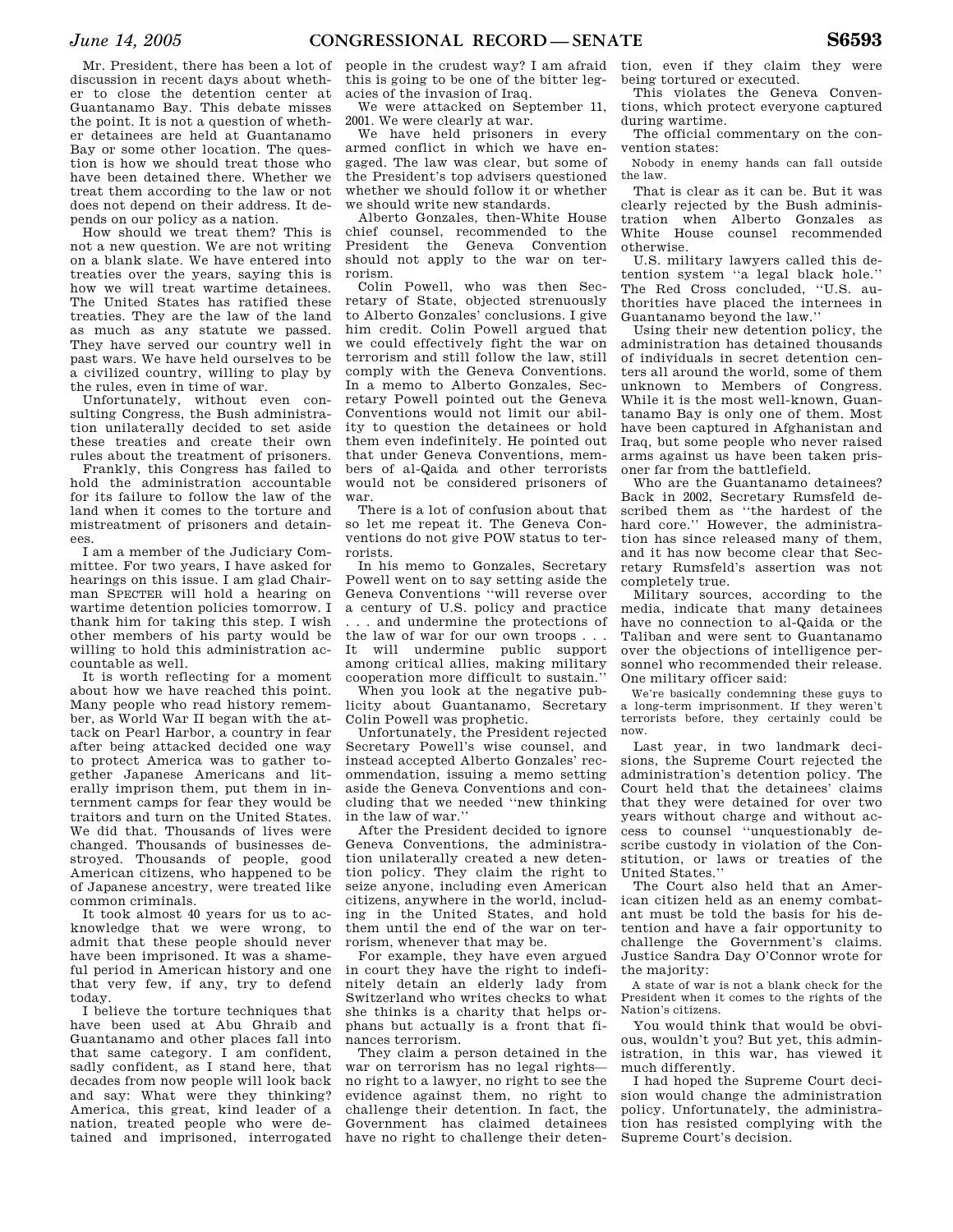The administration acknowledges detainees can challenge their detention in court, but it still claims that once they get to court, they have no legal rights. In other words, the administration believes a detainee can get to the courthouse door but cannot come inside.

A Federal court has already held the administration has failed to comply with the Supreme Court's rulings. The court concluded that the detainees do have legal rights, and the administration's policies ''deprive the detainees of sufficient notice of the factual bases for their detention and deny them a fair opportunity to challenge their incarceration.''

The administration also established a new interrogation policy that allows cruel and inhuman interrogation techniques.

Remember what Secretary of State Colin Powell said? It is not a matter of following the law because we said we would, it is a matter of how our troops will be treated in the future. That is something often overlooked here. If we want standards of civilized conduct to be applied to Americans captured in a warlike situation, we have to extend the same manner and type of treatment to those whom we detain, our prisoners.

Secretary Rumsfeld approved numerous abusive interrogation tactics against prisoners in Guantanamo. The Red Cross concluded that the use of those methods was ''a form of torture.''

The United States, which each year issues a human rights report, holding the world accountable for outrageous conduct, is engaged in the same outrageous conduct when it comes to these prisoners.

Numerous FBI agents who observed interrogations at Guantanamo Bay complained to their supervisors. In one e-mail that has been made public, an FBI agent complained that interrogators were using ''torture techniques.''

That phrase did not come from a reporter or politician. It came from an FBI agent describing what Americans were doing to these prisoners.

With no input from Congress, the administration set aside our treaty obligations and secretly created new rules for detention and interrogation. They claim the courts have no right to review these rules. But under our Constitution, it is Congress's job to make the laws, and the court's job to judge whether they are constitutional.

This administration wants all the power: legislator, executive, and judge. Our founding father were warned us about the dangers of the Executive Branch violating the separation of powers during wartime. James Madison wrote:

The accumulation of all powers, legislative, executive, and judiciary, in the same hands may justly be pronounced the very definition of tyranny.

Other Presidents have overreached during times of war, claiming legislative powers, but the courts have reined

them back in. During the Korean war, President Truman, faced with a steel strike, issued an Executive order to seize and operate the Nation's steel mills. The Supreme Court found that the seizure was an unconstitutional infringement on the Congress's lawmaking power. Justice Hugo Black, writing for the majority, said:

The Constitution is neither silent nor equivocal about who shall make the laws which the President is to execute . . . The Founders of this Nation entrusted the lawmaking power to the Congress alone in both good times and bad.

To win the war on terrorism, we must remain true to the principles upon which our country was founded. This Administration's detention and interrogation policies are placing our troops at risk and making it harder to combat terrorism.

Former Congressman Pete Peterson of Florida, a man I call a good friend and a man I served with in the House of Representatives, is a unique individual. He is one of the most cheerful people you would ever want to meet. You would never know, when you meet him, he was an Air Force pilot taken prisoner of war in Vietnam and spent 61⁄2 years in a Vietnamese prison. Here is what he said about this issue in a letter that he sent to me. Pete Peterson wrote:

From my  $6\frac{1}{2}$  years of captivity in Vietnam, I know what life in a foreign prison is like. To a large degree, I credit the Geneva Conventions for my survival. . . . This is one reason the United States has led the world in upholding treaties governing the status and care of enemy prisoners: because these standards also protect us. . . . We need absolute clarity that America will continue to set the gold standard in the treatment of prisoners in wartime.

Abusive detention and interrogation policies make it much more difficult to win the support of people around the world, particularly those in the Muslim world. The war on terrorism is not a popularity contest, but anti-American sentiment breeds sympathy for anti-American terrorist organizations and makes it far easier for them to recruit young terrorists.

Polls show that Muslims have positive attitudes toward the American people and our values. However, overall, favorable ratings toward the United States and its Government are very low. This is driven largely by the negative attitudes toward the policies of this administration.

Muslims respect our values, but we must convince them that our actions reflect these values. That's why the 9/11 Commission recommended:

We should offer an example of moral leadership in the world, committed to treat people humanely, abide by the rule of law, and be generous and caring to our neighbors.

What should we do? Imagine if the President had followed Colin Powell's advice and respected our treaty obligations. How would things have been different?

We still would have the ability to hold detainees and to interrogate them

aggressively. Members of al-Qaida would not be prisoners of war. We would be able to do everything we need to do to keep our country safe. The difference is, we would not have damaged our reputation in the international community in the process.

When you read some of the graphic descriptions of what has occurred here—I almost hesitate to put them in the RECORD, and yet they have to be added to this debate. Let me read to you what one FBI agent saw. And I quote from his report:

On a couple of occasions, I entered interview rooms to find a detainee chained hand and foot in a fetal position to the floor, with no chair, food or water. Most times they urinated or defecated on themselves, and had been left there for 18–24 hours or more. On one occasion, the air conditioning had been turned down so far and the temperature was so cold in the room, that the barefooted detainee was shaking with cold. . . . On another occasion, the [air conditioner] had been turned off, making the temperature in the unventilated room well over 100 degrees. The detainee was almost unconscious on the floor, with a pile of hair next to him. He had apparently been literally pulling his hair out throughout the night. On another occasion, not only was the temperature unbearably hot, but extremely loud rap music was being played in the room, and had been since the day before, with the detainee chained hand and foot in the fetal position on the tile floor.

If I read this to you and did not tell you that it was an FBI agent describing what Americans had done to prisoners in their control, you would most certainly believe this must have been done by Nazis, Soviets in their gulags, or some mad regime—Pol Pot or others—that had no concern for human beings. Sadly, that is not the case. This was the action of Americans in the treatment of their prisoners.

The PRESIDING OFFICER. The Senator's time has expired.

Mr. DURBIN. Mr. President, I ask unanimous consent for 3 additional minutes.

The PRESIDING OFFICER. Without objection, it is so ordered.

Mr. DURBIN. It is not too late. I hope we will learn from history. I hope we will change course. The President could declare the United States will apply the Geneva Conventions to the war on terrorism. He could declare, as he should, that the United States will not, under any circumstances, subject any detainee to torture, or cruel, inhuman, or degrading treatment. The administration could give all detainees a meaningful opportunity to challenge their detention before a neutral decisionmaker.

Such a change of course would dramatically improve our image and it would make us safer. I hope this administration will choose that course. If they do not, Congress must step in.

The issue debated in the press today misses the point. The issue is not about closing Guantanamo Bay. It is not a question of the address of these prisoners. It is a question of how we treat these prisoners. To close down Guantanamo and ship these prisoners off to